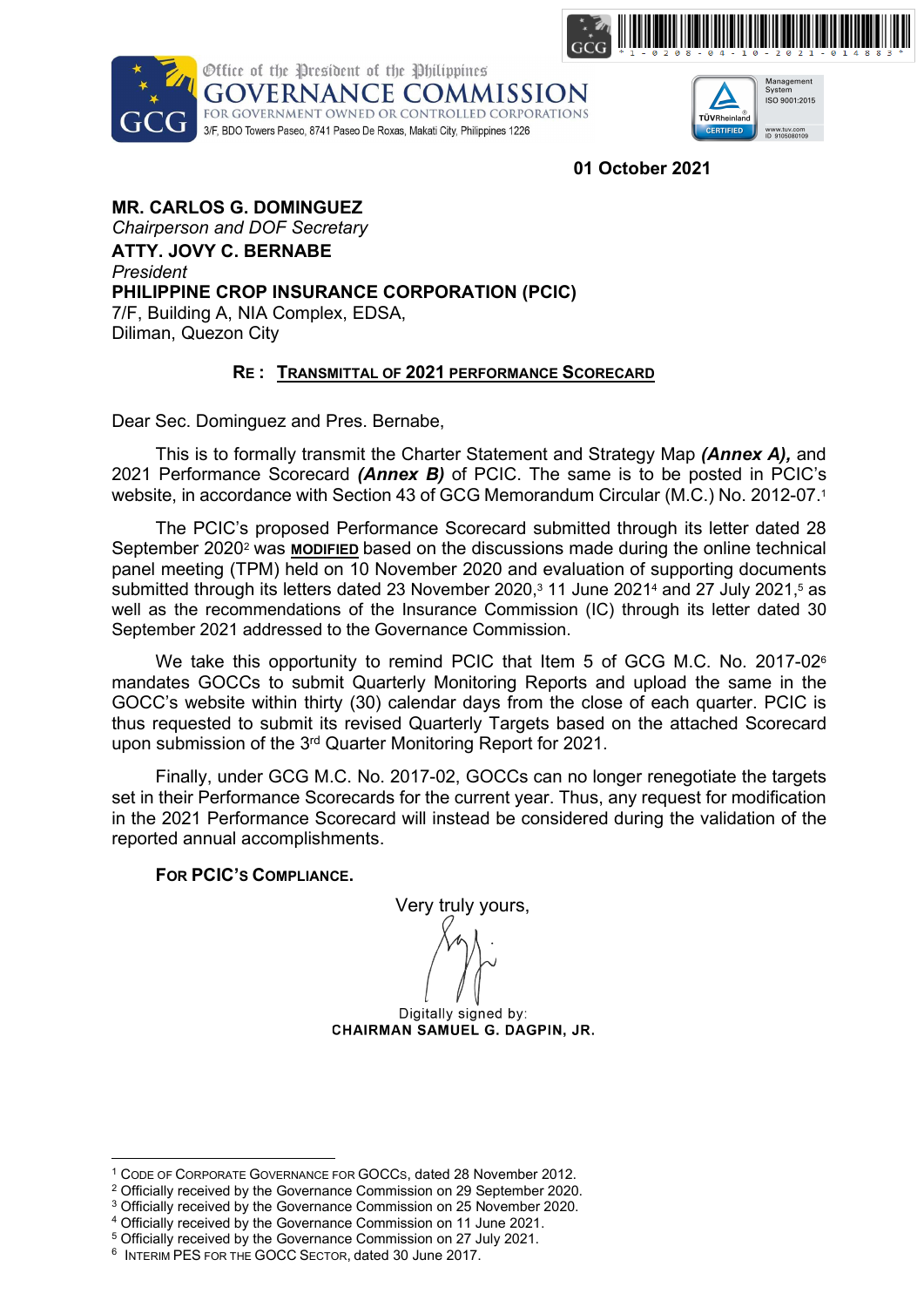# **2021 CHARTER STATEMENT AND STRATEGY MAP**

# **PHILIPPINE CROP INSURANCE CORPORATION (PCIC)**

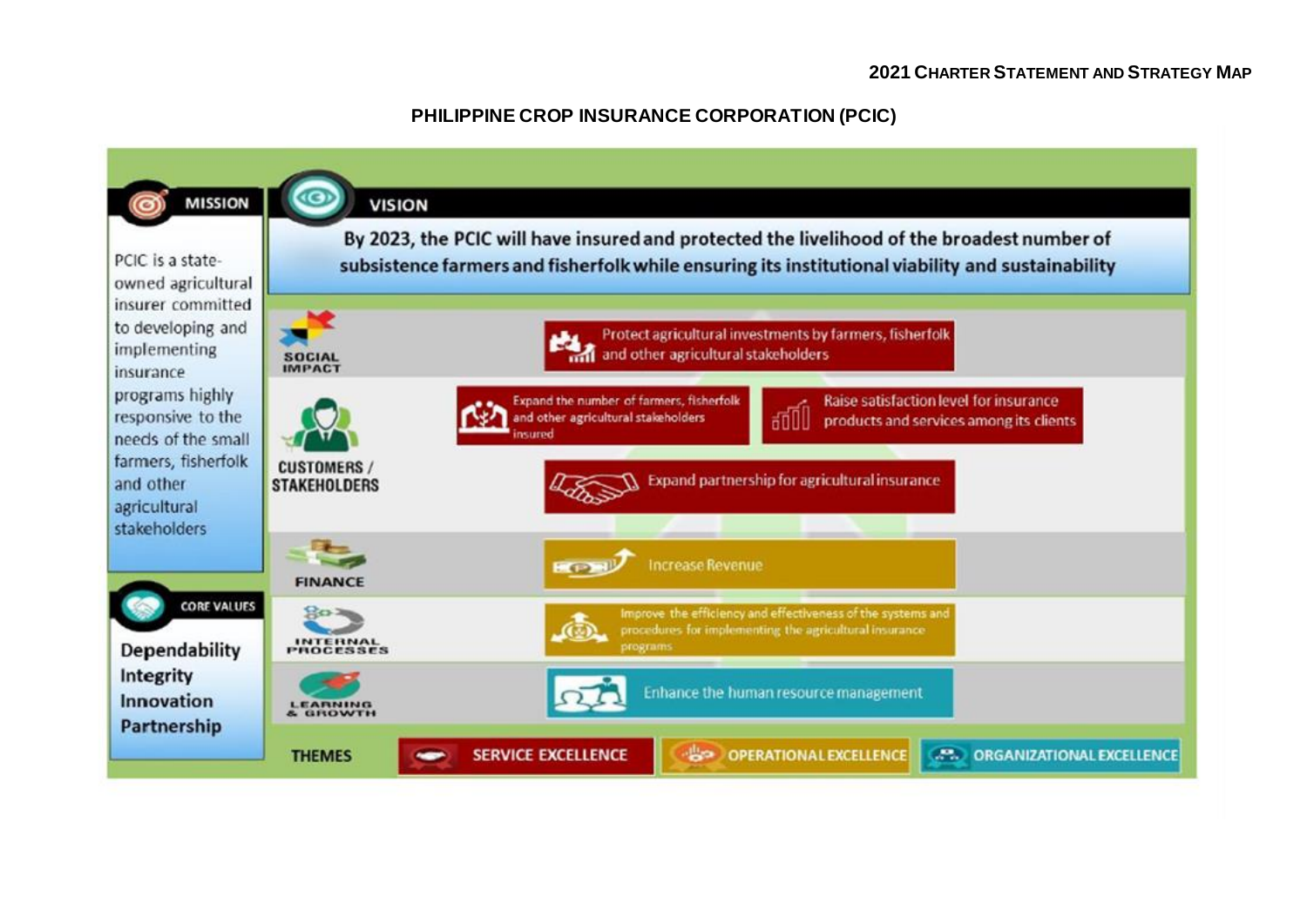# **PHILIPPINE CROP INSURANCE CORPORATION (PCIC)**

| <b>Component</b>         |                 |                                                                                                                                                   |                                                                                                                                                |        | <b>Baseline Data</b>                           |            | <b>Target</b> |           |           |  |  |
|--------------------------|-----------------|---------------------------------------------------------------------------------------------------------------------------------------------------|------------------------------------------------------------------------------------------------------------------------------------------------|--------|------------------------------------------------|------------|---------------|-----------|-----------|--|--|
|                          |                 | <b>Objective/Measure</b>                                                                                                                          | <b>Formula</b>                                                                                                                                 | Weight | Rating System <sup>a/</sup>                    | 2018       | 2019          | 2020      | 2021      |  |  |
| SOCIAL<br>IMPACT         | <b>SO1</b>      | Protect Investments in Farming and Fishing by Farmers, Fisherfolk and other Agricultural Stakeholders                                             |                                                                                                                                                |        |                                                |            |               |           |           |  |  |
|                          | SM <sub>1</sub> | Amount of Cover (P M)                                                                                                                             | Absolute Amount                                                                                                                                | 15%    | Actual over Target                             | 79,823.923 | 107,435.54    | 70,326    | 79,450    |  |  |
|                          |                 |                                                                                                                                                   | Sub-total                                                                                                                                      | 15%    |                                                |            |               |           |           |  |  |
|                          | <b>SO2</b>      | Expand the Number of Farmers and the Other Agricultural Stakeholders Insured                                                                      |                                                                                                                                                |        |                                                |            |               |           |           |  |  |
| CUSTOMERS / STAKEHOLDERS | SM <sub>2</sub> | Share of small farmers<br>and fisherfolk with<br>agricultural insurance to<br>total number of farmers<br>and fisherfolk increased<br>(in percent) | Total number of<br>unique farmers<br>and fisherfolk<br>enrolled over<br>Total number of<br>farmers and<br>fisherfolk listed in<br><b>RSBSA</b> | 0%     | Actual over Target                             | 15.74%     | 14.94%        | 22.60%    | 26.70%    |  |  |
|                          | SM <sub>3</sub> | Number of Subsistence Farmers Enrolled                                                                                                            |                                                                                                                                                |        |                                                |            |               |           |           |  |  |
|                          |                 | a. Fully Subsidized                                                                                                                               | Actual number of                                                                                                                               | 20%    |                                                | 1,704,861  | 2,239,065     | 1,800,144 | 2,126,192 |  |  |
|                          |                 | b. Partial / Non-Subsidized                                                                                                                       | subsistence<br>farmers                                                                                                                         | 10%    | Actual over Target                             | 562,651    | 850,403       | 666,687   | 550,000   |  |  |
|                          | <b>SO3</b>      | Raise Satisfaction Level for Insurance Products and Services Among Its Clients                                                                    |                                                                                                                                                |        |                                                |            |               |           |           |  |  |
|                          | SM <sub>4</sub> | Percentage of Satisfied<br>Customers                                                                                                              | Number of<br>respondents<br>which gave at<br>least a<br>Satisfactory<br>rating over Total<br>number of<br>respondents                          | 10%    | Actual over Target<br>$0\%$ = If less than 80% | 95.49%     | 96.46%        | 92%       | 92%       |  |  |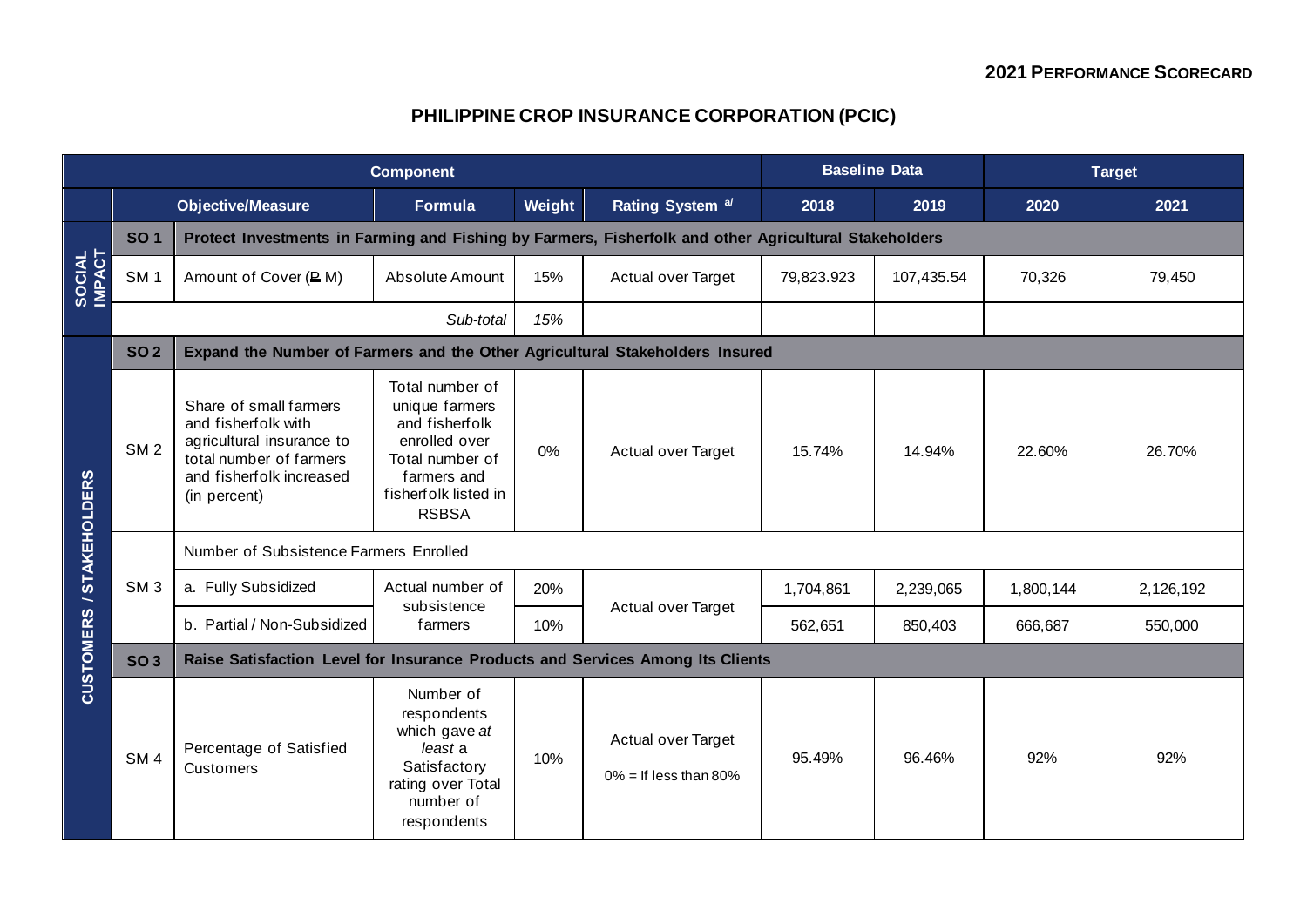### **P C I C | 2 of 4** *2021 Performance Scorecard*

| <b>Component</b>                   |                 |                                                                                                                                                   |                                                                                                                                                    |        |                             | <b>Baseline Data</b> |                        | <b>Target</b>      |                                                                  |  |  |
|------------------------------------|-----------------|---------------------------------------------------------------------------------------------------------------------------------------------------|----------------------------------------------------------------------------------------------------------------------------------------------------|--------|-----------------------------|----------------------|------------------------|--------------------|------------------------------------------------------------------|--|--|
|                                    |                 | <b>Objective/Measure</b>                                                                                                                          | <b>Formula</b>                                                                                                                                     | Weight | Rating System <sup>a/</sup> | 2018                 | 2019                   | 2020               | 2021                                                             |  |  |
| <b>CUSTOMERS /</b><br>STAKEHOLDERS | <b>SO4</b>      | <b>Expand partnership for Agricultural Insurance</b>                                                                                              |                                                                                                                                                    |        |                             |                      |                        |                    |                                                                  |  |  |
|                                    | SM <sub>5</sub> | Proportion of LGUs with<br>established partnerships<br>for the implementation of<br>agricultural insurance to<br>the total number of LGUs<br>(% ) | Number of LGUs<br>with established<br>partnership for the<br>implementation of<br>agricultural<br>insurance over<br>Total number of<br><b>LGUs</b> | 0%     | Actual over Target          |                      |                        |                    | 95%                                                              |  |  |
|                                    |                 | Sub-total                                                                                                                                         |                                                                                                                                                    |        |                             |                      |                        |                    |                                                                  |  |  |
|                                    | <b>SO 5</b>     | Increase Revenue Generation and Ensure Financial Stability                                                                                        |                                                                                                                                                    |        |                             |                      |                        |                    |                                                                  |  |  |
| <b>FINANCE</b>                     | SM <sub>6</sub> | Percentage of utilized<br>Government Premium<br>Subsidy for farmers $(EM)$                                                                        | <b>Utilized Budget</b><br>over GPS<br>Received                                                                                                     | 15%    | Actual over Target          | 115%<br>(4,584.394)  | 122.76%<br>(5,401.603) | 100%<br>(3,500.00) | 100%<br>(3,500.00)                                               |  |  |
|                                    | SM <sub>7</sub> | EBITDA $(E M)$                                                                                                                                    | Absolute Amount                                                                                                                                    | 5%     | Actual over Target          | 348.17               | 929.287                | 344.960            | 569.230                                                          |  |  |
|                                    | SM <sub>8</sub> | Policy on Reinsurance                                                                                                                             | Milestone                                                                                                                                          | 2.5%   | All or Nothing              | N/A                  | N/A                    | N/A                | Board-Approved<br>Policy on<br>Reinsurance                       |  |  |
|                                    |                 | Sub-total<br>22.5%                                                                                                                                |                                                                                                                                                    |        |                             |                      |                        |                    |                                                                  |  |  |
|                                    | <b>SO 6</b>     | Improve Efficiency and Effectiveness of the Systems and Procedures for Implementing the Agricultural Insurance Programs                           |                                                                                                                                                    |        |                             |                      |                        |                    |                                                                  |  |  |
| <b>INTERNAL<br/>PROCESS</b>        |                 | Number of Documented Procedures Revised                                                                                                           |                                                                                                                                                    |        |                             |                      |                        |                    |                                                                  |  |  |
|                                    | SM <sub>9</sub> | a. PCIC Manual of<br>Operations                                                                                                                   | Milestone                                                                                                                                          | 2.5%   | All or Nothing              | N/A                  | N/A                    | N/A                | Board-Approved<br><b>Revised PCIC</b><br>Manual of<br>Operations |  |  |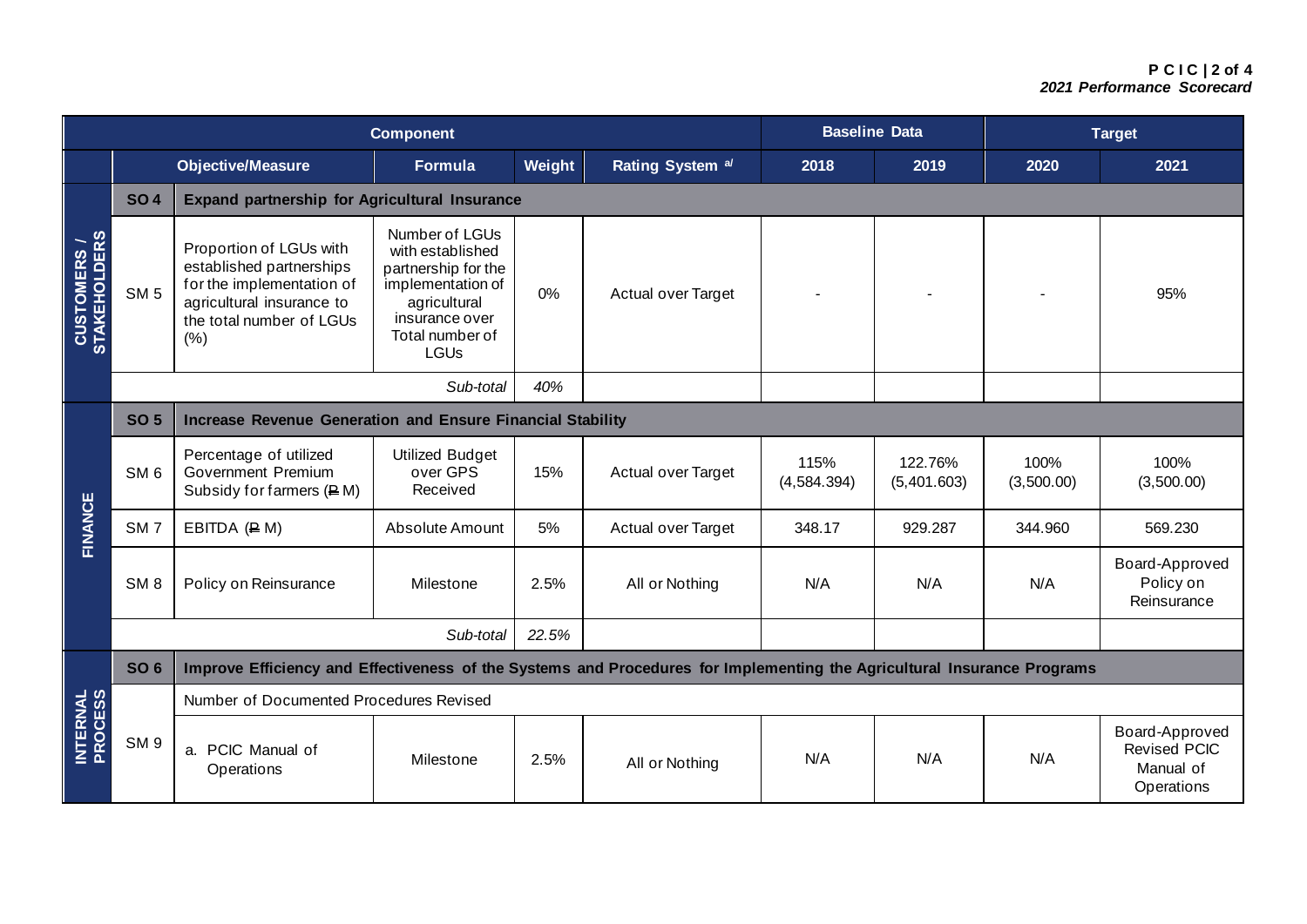## **P C I C | 3 of 4** *2021 Performance Scorecard*

| <b>Component</b> |              |                                                                                     |                                                                                                                                                          |        | <b>Baseline Data</b>        |         | <b>Target</b> |        |                                                                        |
|------------------|--------------|-------------------------------------------------------------------------------------|----------------------------------------------------------------------------------------------------------------------------------------------------------|--------|-----------------------------|---------|---------------|--------|------------------------------------------------------------------------|
|                  |              | Objective/Measure                                                                   | <b>Formula</b>                                                                                                                                           | Weight | Rating System <sup>a/</sup> | 2018    | 2019          | 2020   | 2021                                                                   |
|                  |              | b. Procedure on Handling<br>Complaints                                              | Milestone                                                                                                                                                | 2.5%   | All or Nothing              | N/A     | N/A           | N/A    | Board-Approved<br>Revisited<br>Procedure on<br>Handling<br>Complaints  |
|                  |              | c. Procedure on<br>Processing of Claims                                             | Milestone                                                                                                                                                | 2.5%   | All or Nothing              | N/A     | N/A           | N/A    | Board-Approved<br>Revisited<br>Procedure on<br>Processing of<br>Claims |
|                  | <b>SM 10</b> | Percentage of complaints<br>resolved within the<br>prescribed timeline <sup>*</sup> | Number of<br>complaints<br>resolved within the<br>prescribed<br>timeline over Total<br>number of<br>complaints<br>received with<br>complete<br>documents | 2.5%   | Actual over Target          | 49.8%** | 96.30%**      | 100%** | 100%                                                                   |
| INTERNAL PROCESS | <b>SM 11</b> | Percentage of claims<br>processed within the<br>prescribed timeline*                | Number of claims<br>settled within the<br>prescribed<br>timeline over<br>Total number of<br>complaints<br>received with<br>complete<br>documents         | 7.5%   | Actual over Target          | 67.34%  | 70.46%        | 100%   | 100%                                                                   |

<sup>\*</sup> The processing times must be in accordance with the processing times prescribed in Republic Act No. 11032 or the Ease of Doin g Business and Efficient Government Service Delivery Act of 2018, its IRR, and relevant issuances by the Anti-Red Tape Authority (ARTA).

<sup>\*\*</sup> Based on a prescribed period of ten (10) working days.